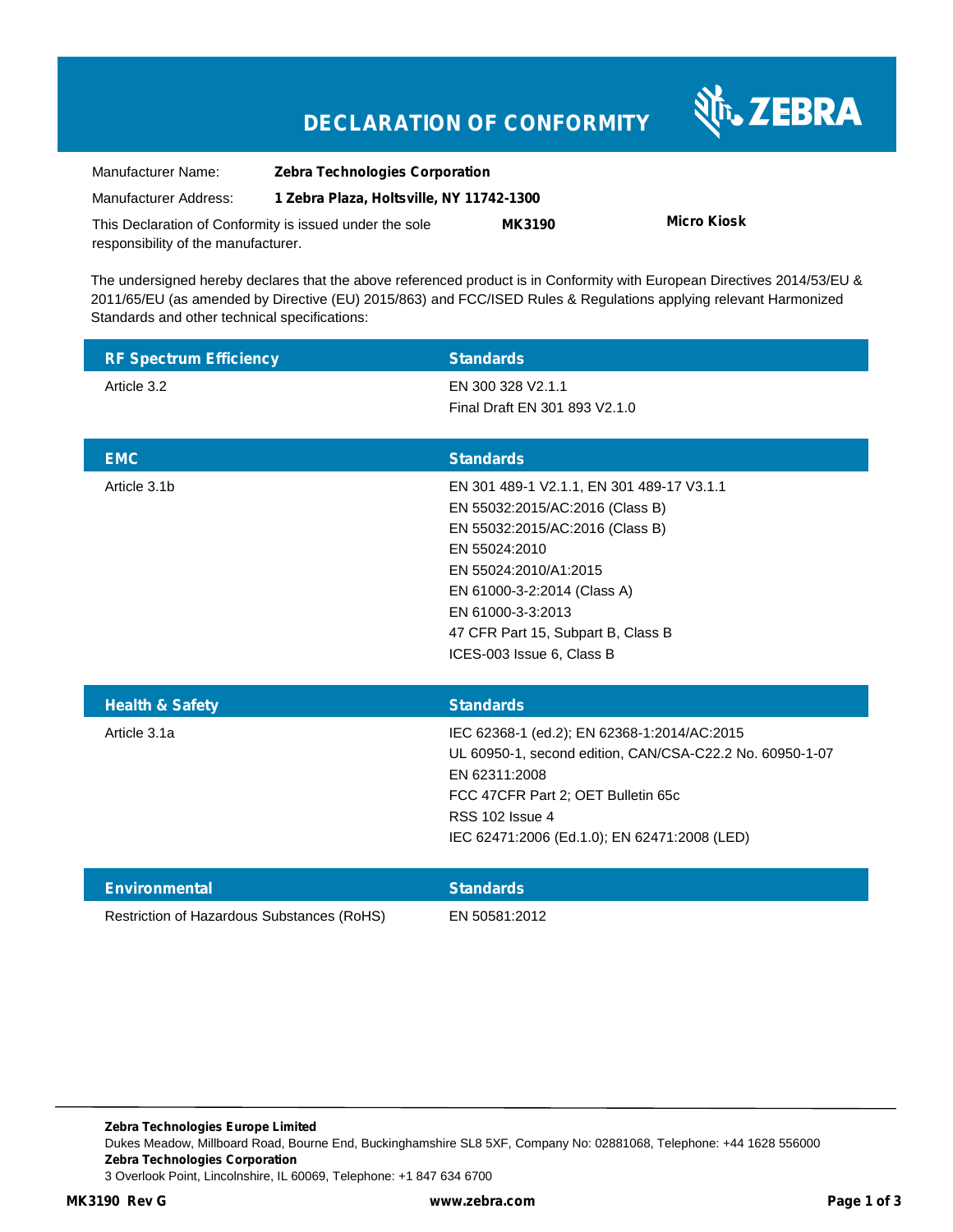

With regard to Directive 2014/53/EU, the conformity assessment procedure referred to in Article 17.2(b) and detailed in Annex III has been followed with the involvement of the following Notified Body for Articles 3.1a, 3.1b and 3.2: CTC advanced GmbH, Untertürkheimer Str. 6 – 10 66117 Saarbrücken, Germany

EC-Type Examination Certificate number: T817926E-01-TEC

US company representative for FCC Supplier's Declaration of Conformity (47 CFR Part 2.1071 to 2.1077) is Larry Zhou and can be reached at larry.zhou@zebra.com.

### **Signed on behalf of Zebra Technologies Corporation**

*(Signature of authorized person)* Date of Affixing the CE Mark: 15 January 2013 Marco Belli Rev: Good and Service and Service and Service and Service and Service and Service and Service and S Sr. Manager, Regulatory **Date: 6 June 2018**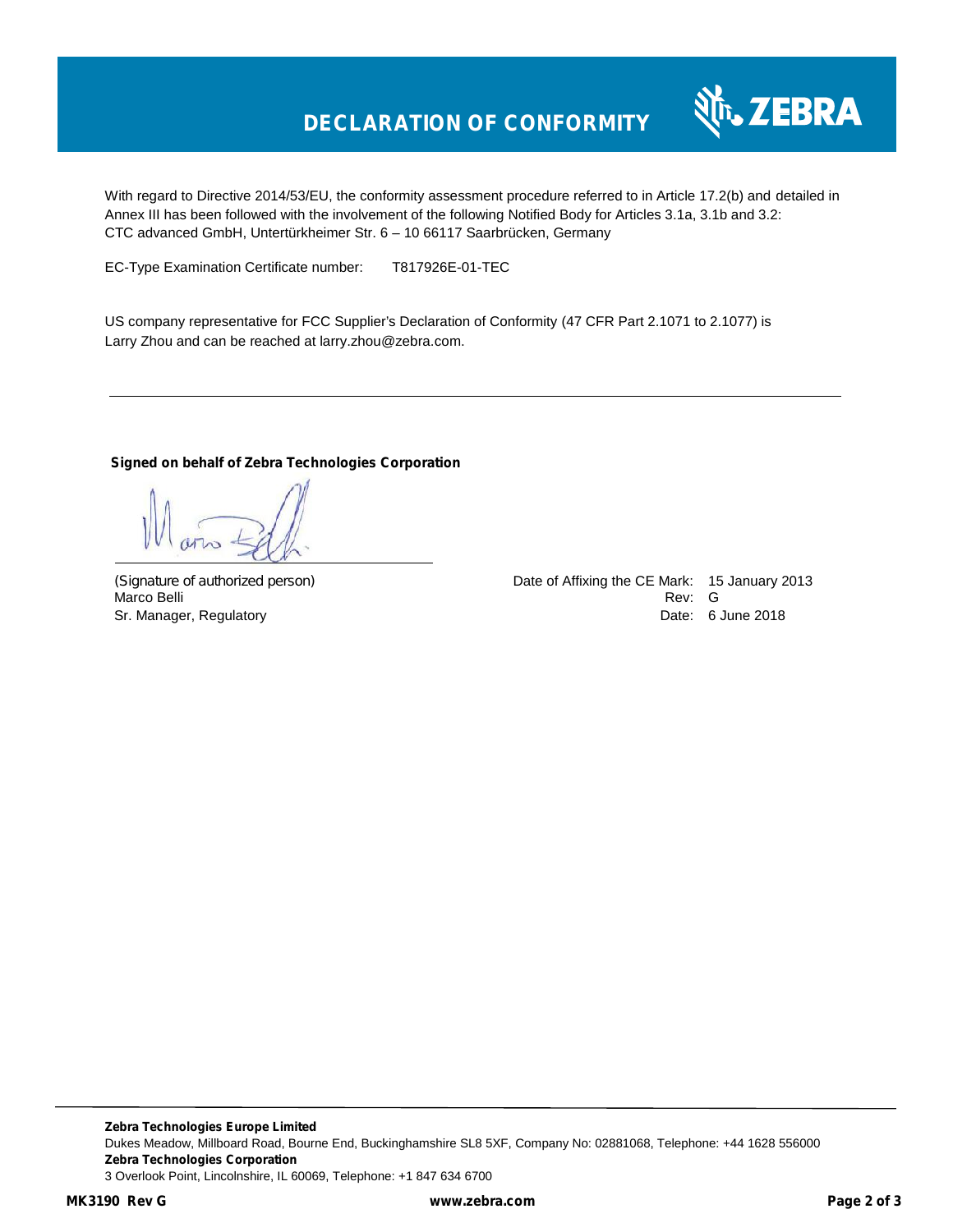

### **Appendix A**

### **EU Operating frequencies and maximum power levels**

| Technology       | <b>Operating Frequencies/Bands</b> | <b>Maximum Transmit power level</b> |
|------------------|------------------------------------|-------------------------------------|
| WLAN             | 2400 MHz - 2483.5 MHz              | 20dBm                               |
|                  | 5150 MHz $-$ 5250 MHz              | 23dBm                               |
|                  | 5250 MHz - 5350 MHz                | 23dBm                               |
|                  | 5470 MHz - 5725 MHz                | 23dBm                               |
| <b>Bluetooth</b> | 2400 MHz - 2483.5 MHz              | 10dBm                               |
|                  |                                    |                                     |

## **Restrictions:**

The use of 5GHz RLAN throughout the EEA has the following restriction:

5.15 - 5.35 GHz is restricted to indoor use only.

### **Accessories:**

| <b>Description</b> | Model |
|--------------------|-------|
| None               | None  |

**Zebra Technologies Europe Limited** Dukes Meadow, Millboard Road, Bourne End, Buckinghamshire SL8 5XF, Company No: 02881068, Telephone: +44 1628 556000 **Zebra Technologies Corporation** 3 Overlook Point, Lincolnshire, IL 60069, Telephone: +1 847 634 6700